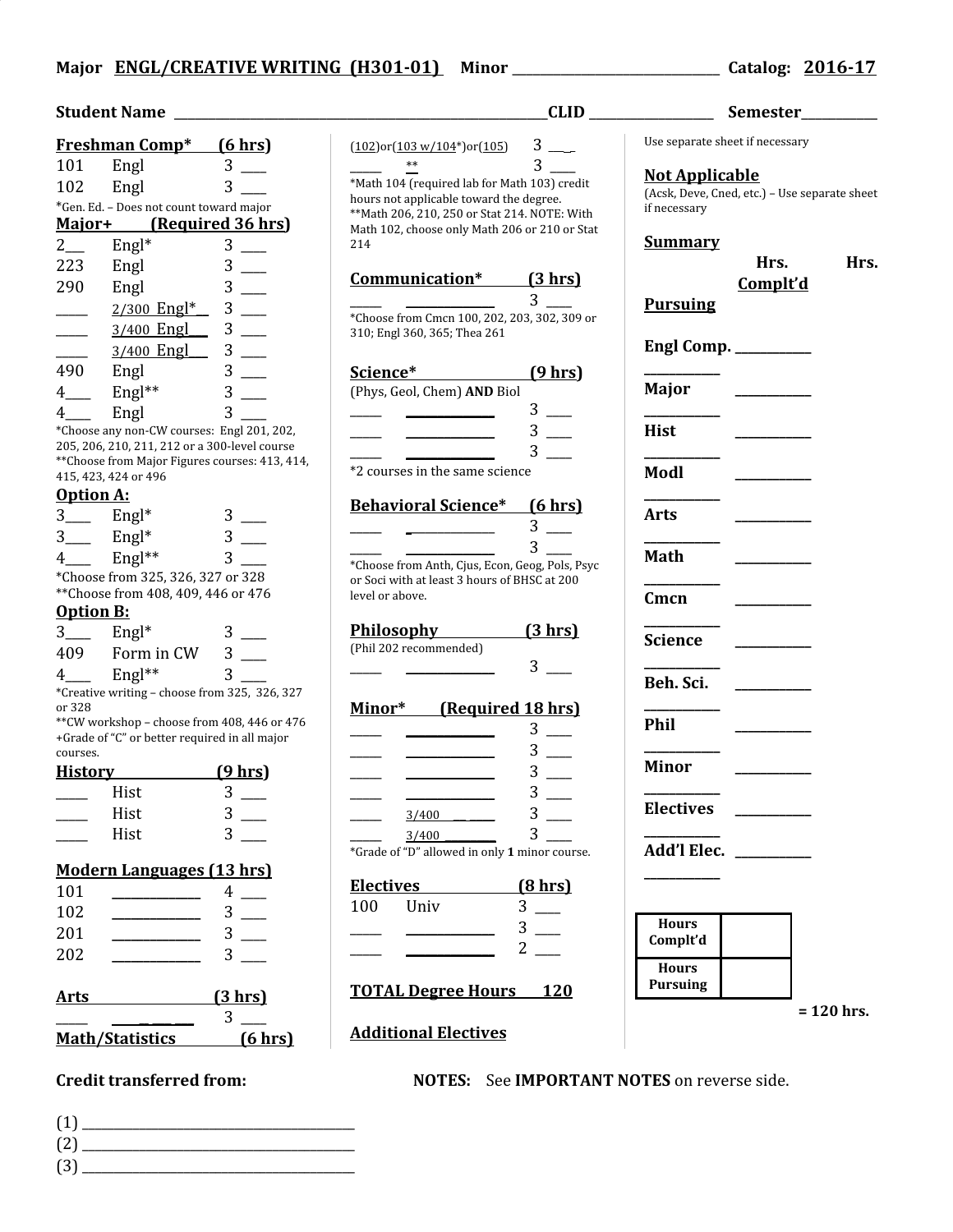

- Each student must earn at least 45 hours of 300/400 level credits. In the case of transfer from a four-year school, up to six hours may be considered upper level if the courses are equivalent to upper level courses at UL-Lafayette. **Note: This exception does not apply to transfer work from two-year colleges**.
- Students are limited to 60 hours of transfer credit at the community college level.
- To exit Junior Division, a student must have completed:
	- 1. ENGL 101 and 102 with grade of C or better
	- 2. MATH 102, 103 w/104(formerly 100) or 105 with grade of D or better
	- 3. FREN, GERM, LATN, or SPAN 101
	- 4. Any Biological or Physical Science (Chem, Geol or Phys) with grade of D or better
	- 5. Have at least 30 non-developmental hours with a 2.0 adjusted GPA
- Students may not apply more than 42 hours of major courses toward a degree.
- To complete the minor, a student must have a minimum of eighteen (18) hours in the minor. Six (6) hours must be at the 300/400 level. Some departments allow students to minor in areas such as history or English that may already be included in the student's curriculum. For example, if hours from history are included in both the minor and history subject areas, the student must have the appropriate substitutions in order to complete the 120-124 hours required. For minors in English; Engl 101&102 do not count for the minor. Similarly, for minors in MODL the 101 course does not count toward the minor. **Note:** Some minors require more than the 18-hour minimum. Finally, students are required to complete all pre- and co-requisites for minor courses. For more information on minors, visit **http://liberalarts.louisiana.edu/academics**
- No more than four (4) hours of KNEA/PEDA credit may be used for graduation requirements.
- Students may not audit courses they must take for credit (i.e., Math 105, a required major course, etc.).
- Transfer credits must be evaluated in the Dean's office during the student's first semester at UL-Lafayette- call for an appointment.
- A student shall be required to earn the last 30 hours, applicable to a degree, in residence as a major in the academic college from which he/she seeks a degree.
- Transfer courses for a continuing UL-Lafayette student must be approved by his/her Dean or Dean's designate prior to the student's enrollment in those courses. This is required especially in the student's last thirty (30) hours.
- To file for graduation, student must complete two documents --
- The degree plan -- completed with adviser, approved by department head and dean, due in the dean's office at the beginning of the semester before a student expects to graduate. The degree plan indicates what course work remains in order to complete degree requirements.
- The application for degree -- due the semester prior to graduation if the student wants priority registration or at the beginning of the semester the student plans to graduate. The application is a brief "name and address"